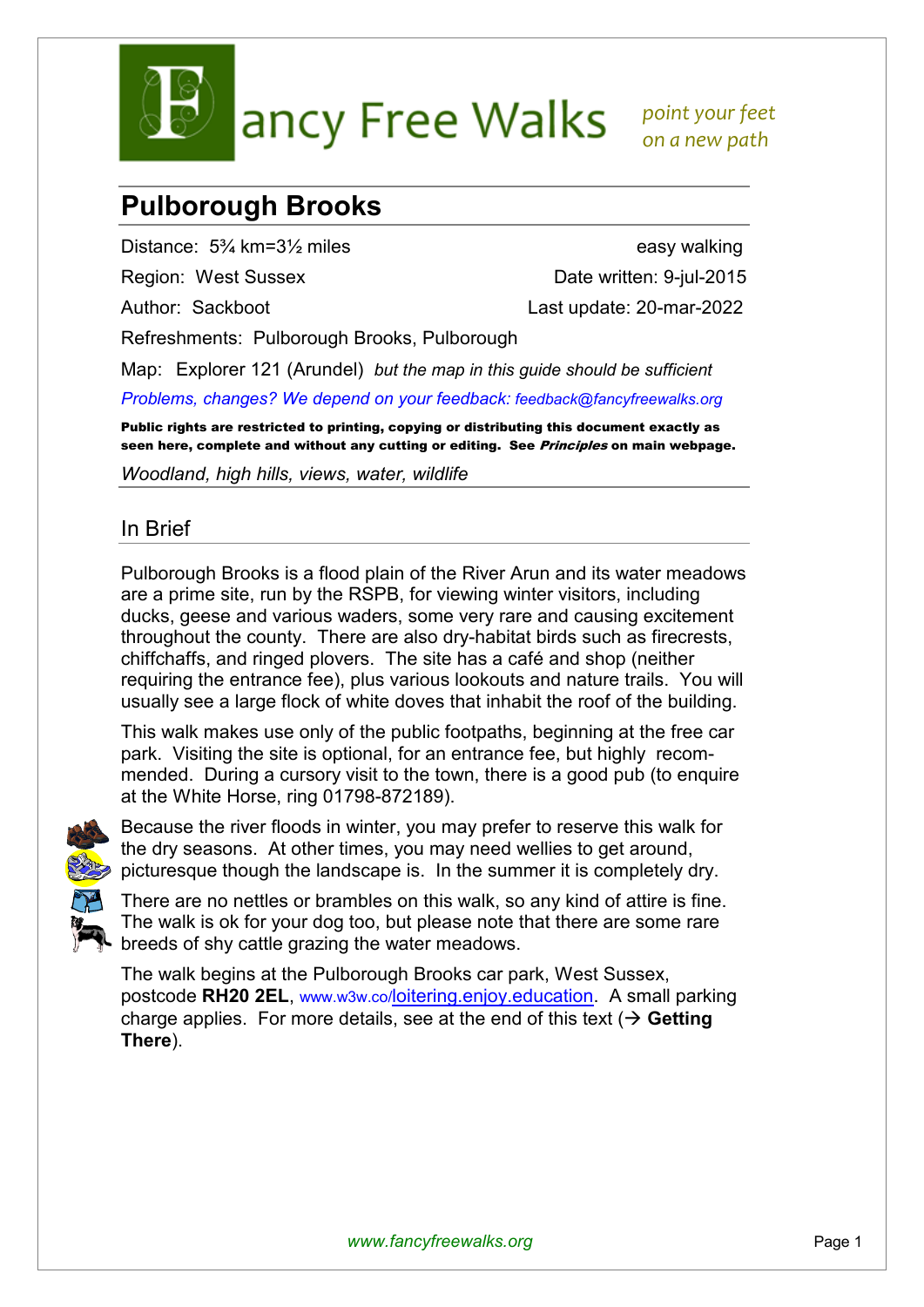## The Walk

|1| Starting in the car park of Pulborough Brooks RSPB Nature Reserve, at the end of the concrete, opposite a fingerpost and by a welcome sign for the *Wildart Trail*, take a footpath marked *church*. After some woodland, the path runs beside a wire fence and reaches a junction of grass paths. Turn **left** here. On your right is Wiggonholt Church, belonging to the little community of that name. The church is definitely worth a visit. (To access it, go straight ahead over a stile and turn **left**.)

> *Tiny Wiggonholt church is unusual in having no dedication. It is almost unchanged from when it was built in the 1100s. A doorway was added in the 1200s and some windows in the 1400s (not the glass of course which never survives so long). The interior is a single room (no chancel or aisles) and the church is built of rubble.*

 $|2|$  Continue past the church on your right, past a large wooden gate on your left and go through a small wooden gate ahead. You are now in the RSPB nature reserve and you must stay on the footpath that traverses it. At a crossing, go straight over through a wooden swing-gate. Go straight across this very pleasant meadow, cutting the right-hand



corner, with great views of the South Downs to your left. At the other side, veer **right** past a fingerpost, go through a wooden swing-gate and straight ahead across the centre of the next meadow. At the other side, go through a wooden swing-gate and veer **left**, as indicated by a fingerpost. Yet another swing-gate takes you into suddenly out into the reedy wetlands. The town of Pulborough is stretched out ahead, with the square tower of St Mary's church perched on the hill to the left.

 3 Your path goes straight ahead at first. It quickly veers left in the direction of the church and wheel left a little more to a long bank visible ahead. This is a dyke of the River Arun. When you reach it, go up the bank and turn **right** along the riverside. A small wooden gate takes you over a tributary. There are paths down on your left close to the river if you wish to look out for the wildlife. ۱۶ A glance back gives you fine view of the South Downs.

*The River Arun may get its name from the British Celtic word "Arno" meaning "run", "go", or "flow". It rises in St Leonards Forest\* and flows down through Arundel\* to the sea at Littlehampton\*. The River Rother\* flows into it just outside Pulborough. In the 1800s it was linked with the River Wey via the Wey-Arun Canal\* enabling shipments direct from London to the south coast. (\* See other walks in this series at all these locations.)*

After 600m or so, your path goes over a long wooden bridge with metal rails and up a bank to a 3-way fingerpost. Ahead of you are two paths leading to the town: take the **right**-hand path, the slightly narrower option. The wispy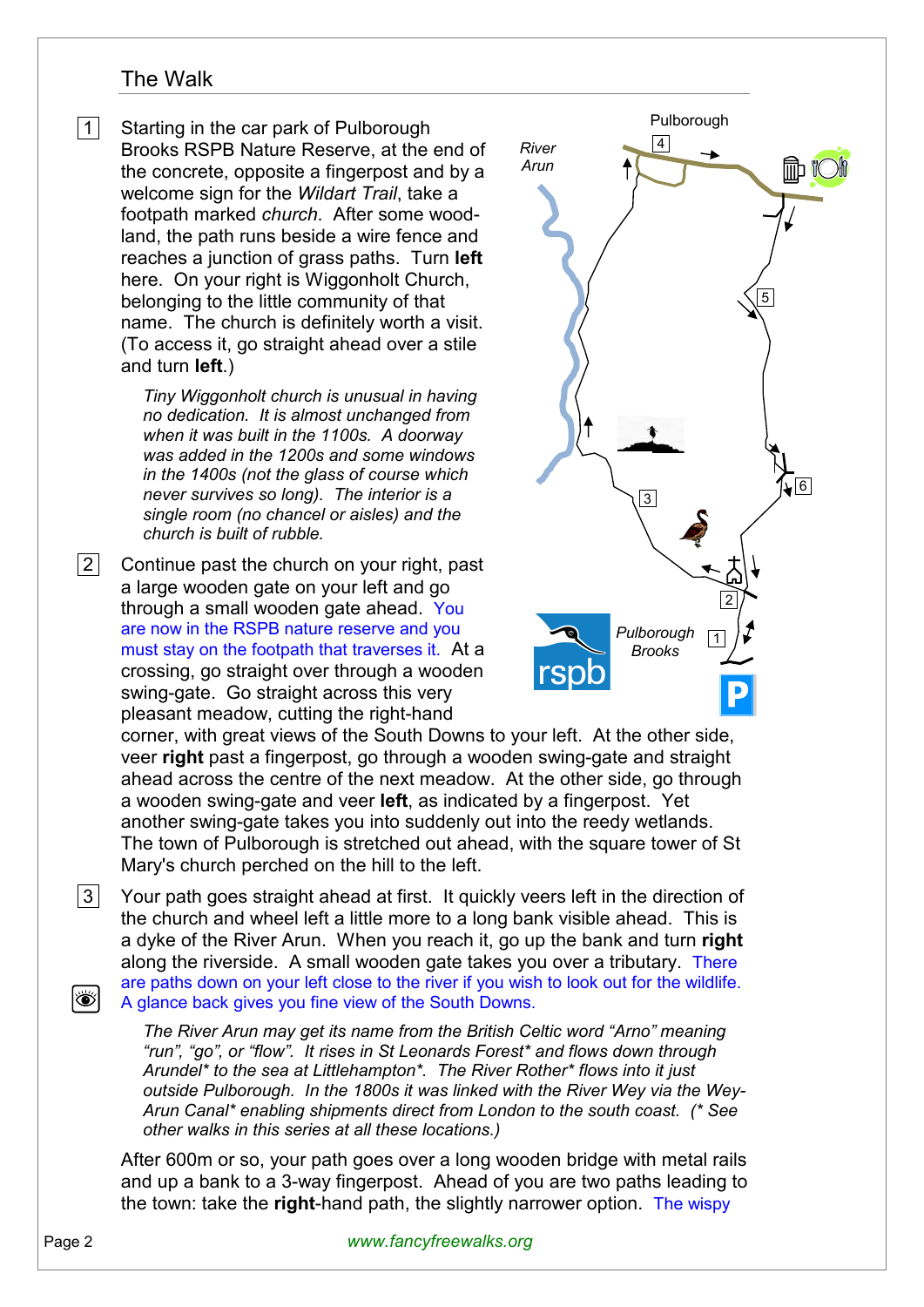grass here is home to numerous nesting larks in summer. Head for a line of weatherboard houses as your path goes by an unneeded wooden bridge. You arrive at a modern kissing-gate and your path twists left and right over a small bridge and up beside a garden fence to a residential road. Turn **left** and follow the road up to the main road in Pulborough. (You can also turn right on the less interesting residential road.) Turn **right** on the road.

*Pulborough is a large village built along a ridge and consequently long and narrow, with the church built on the highest point, near where an impressive castle once stood (now just an earthwork). The village was a vital centre in Roman times as it stood on the main highway, Stane Street, between Chichester and London. This walk does not do it justice at all and it is well worth exploring further (search for "Pulborough history walk").* 

- 
- mЪ

 4 Continue through Pulborough, passing several interesting buildings, going round a double bend. As the road straightens, opposite a superior housing development known as *Maregate*, your route is **right** at a footpath sign on a tarmac drive for Brookgate Farm. However, if you make a diversion of less than 200m, on the left you will find the *White Horse*, a 15<sup>th</sup>-century country pub which is open all day every day. Having turned right on the footpath, go 50m and leave the drive as it turns right towards a house, to take a narrow path through trees straight ahead. A stile takes you into a large pasture. Keep straight on along the left-hand edge next to a ditch. At the other side, go through a modern kissing-gate, over a bridge and through another kissinggate. You are now back in Pulborough Brooks.

 $\vert 5 \vert$  Follow the path along the left-hand edge of the water meadow and over a stile (or through a large wooden gate). Your path now runs through willows with a stream and the wetlands on your right, then between wild hedges. After nearly 400m, you emerge via a (usually open) large wooden gate or a stile, with a house ahead. After a wooden gate, you pass the house, *Banks Cottage*, on your left. *This fine old stone cottage with its steep slated roof is also a B&B.* Follow the edge of the garden, ignoring a private stile. Just before your path goes up a steep sandy bank, turn **left** by a fingerpost through a wooden swing-gate. *Don't miss this turning!* This sunken path takes you up steps to the head of a T-junction of tracks. Turn **right**.

 $|6|$  You pass a horse pasture on your left. Before the track curves right towards a metal gate, go **left** through a modern kissing-gate into a meadow. Immediately keep **right**, going round a small fenced enclosure, and walk along the **right**-hand edge of the horse pasture. In the top right corner, go through a small metal gate into the next beautiful green pasture, still keeping to the right-hand edge. At the far end, go through a modern kissing-gate and veer a fraction left to go along the left-hand side of a narrow meadow. On your right are the few houses, farm and church that constitute the hamlet of Wiggonholt. Go through a wooden swing-gate under a large oak to a tarmac drive. Cross the drive, go over a stile to the left of a small wooden gate and keep straight ahead along a grassy path. Now retrace your outward journey, through trees and back to the car park where the walk began.